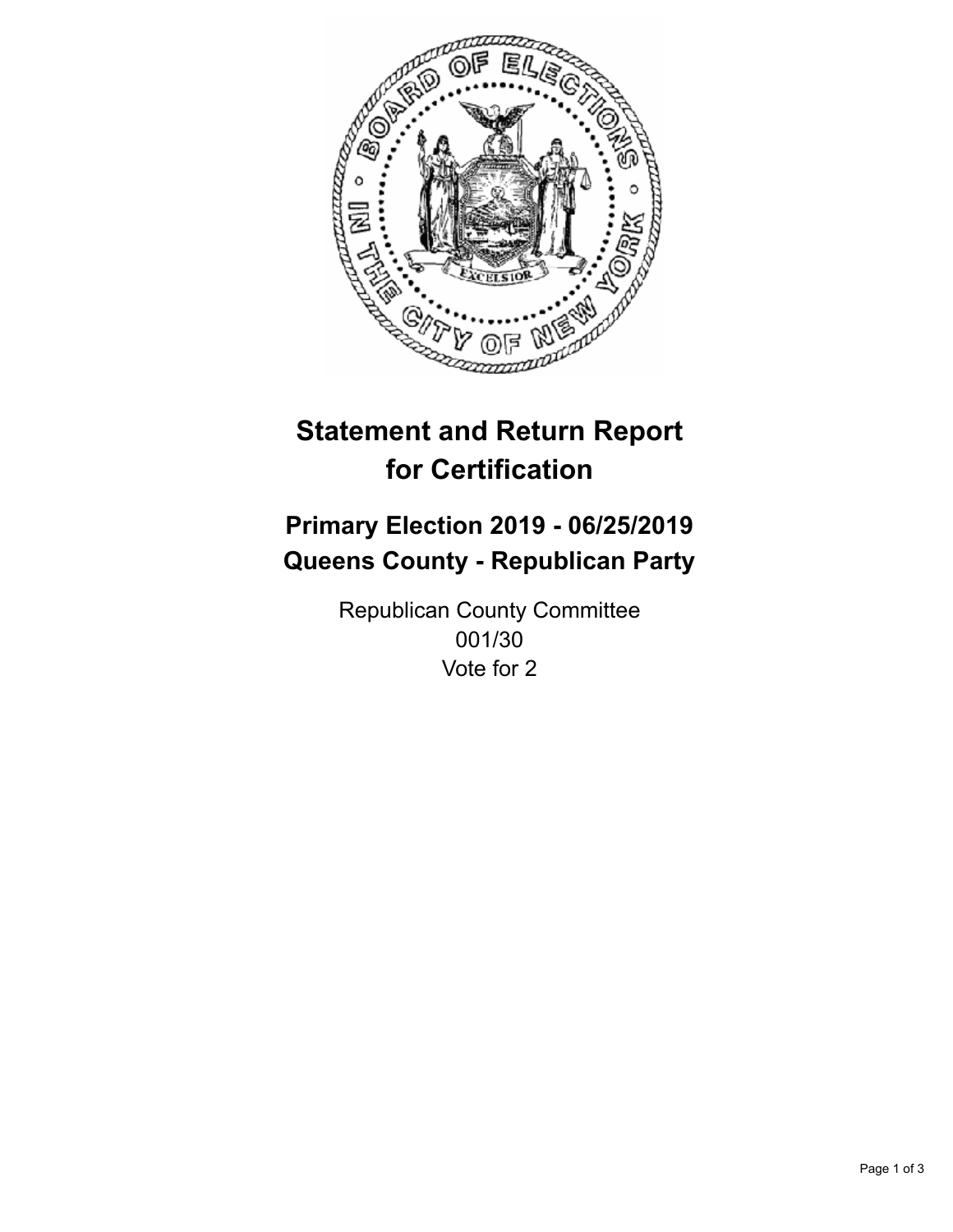

## **Assembly District 30**

| ROSALIA M. GERBO                                         | 0 |
|----------------------------------------------------------|---|
| DOROTHY J. TYMUS                                         | 0 |
| ADAM J. ELHADAD                                          |   |
| <b>WILLIAM SCHARBACH</b>                                 |   |
| <b>Total Applicable Ballots</b>                          |   |
| Less - Inapplicable Federal/Special Presidential Ballots | 0 |
| <b>Total Ballots</b>                                     |   |
| AFFIDAVIT                                                | 0 |
| ABSENTEE / MILITARY                                      | 0 |
| <b>MANUALLY COUNTED EMERGENCY</b>                        | 0 |
| PUBLIC COUNTER                                           |   |